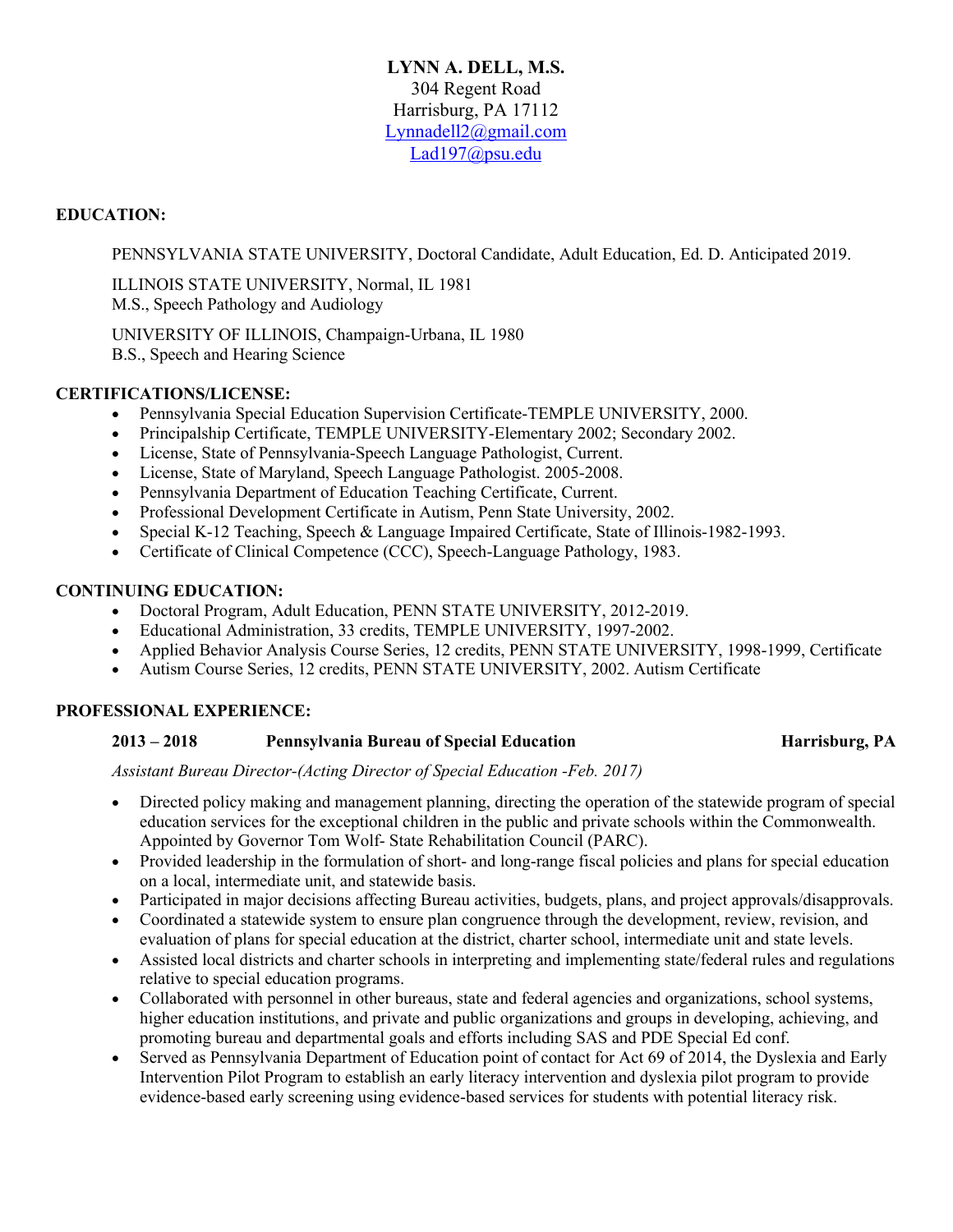| $2008 - 2013$                                                                                                       | <b>Derry Township School District</b>                                                                                                                                                                                                                                                                                  | Hershey, PA          |
|---------------------------------------------------------------------------------------------------------------------|------------------------------------------------------------------------------------------------------------------------------------------------------------------------------------------------------------------------------------------------------------------------------------------------------------------------|----------------------|
| Director of Special Education                                                                                       |                                                                                                                                                                                                                                                                                                                        |                      |
| $2005 - 2008$                                                                                                       | Kennedy Krieger Institute / John Hopkins Institutes                                                                                                                                                                                                                                                                    | <b>Baltimore, MD</b> |
| Clinical Director, Center for Autism and Related Disorders (CARD)                                                   |                                                                                                                                                                                                                                                                                                                        |                      |
| $2003 - 2005$                                                                                                       | Capital Area Intermediate Unit                                                                                                                                                                                                                                                                                         | Summerdale, PA       |
| Program Administrator, Autism Programs and Services Supervisor                                                      |                                                                                                                                                                                                                                                                                                                        |                      |
| $1992 - 2003$                                                                                                       | Pennsylvania Training and Technical Assistance Network                                                                                                                                                                                                                                                                 | Harrisburg, PA       |
| Educational Consultant – Statewide Coordinator, Administrative Position                                             |                                                                                                                                                                                                                                                                                                                        |                      |
| Statewide Trainer and Consultant – Reading Initiative – Governor's Institute on Reading Trainer                     |                                                                                                                                                                                                                                                                                                                        |                      |
| Statewide Coordinator for Initiative on Serving Students within the Autism Spectrum                                 |                                                                                                                                                                                                                                                                                                                        |                      |
| Co-Developer/Chair, Pennsylvania National Autism Conference and Summer Institute, State College, PA, 1998-<br>2002. |                                                                                                                                                                                                                                                                                                                        |                      |
| Coordinator of PA Statewide Speech and Language Professional Development Series, 1993-2002.                         |                                                                                                                                                                                                                                                                                                                        |                      |
| Consultant for Traumatic Brain Injury Resources and Training Initiative, 1999-2003.                                 |                                                                                                                                                                                                                                                                                                                        |                      |
| $1989 - 1992$                                                                                                       | Speech and Language Rehabilitation Services, Ltd.                                                                                                                                                                                                                                                                      | Peoria, IL           |
| Speech Language Pathologist-Augmentative Communication Consultant-Private Practice                                  |                                                                                                                                                                                                                                                                                                                        |                      |
| $1982 - 1989$                                                                                                       | Galesburg School District, Peoria Developmental Center, District 150                                                                                                                                                                                                                                                   | Peoria, IL           |
|                                                                                                                     | Speech Language Pathologist-multi-disciplinary evaluation team member, therapist, AAC                                                                                                                                                                                                                                  |                      |
| $\bullet$<br>Education, 1981-2019.                                                                                  | PROFESSIONAL CONTINUING EDUCATION/ STATE ORGANIZATION AFFILIATIONS:<br>American Speech and Hearing Association Member, Continuing Education Unit Awards for Continuing<br>Vice President of State Professional Programs and Continuing Education for Pennsylvania Speech, Language,<br>Hearing Association; 1999-2001. |                      |

- Program Chair, State Pennsylvania Speech, Language, Hearing Association; Philadelphia, 1998.
- Pa Literacy Coalition Member
- Pennsylvania Branch of International Dyslexia Association, Member

# **ACHIEVEMENTS:**

- Exemplary Program Award from University Continuing Education Association Conferences and Professional Programs for Progress through Partnership: National Conference and Pennsylvania Autism Institute, 2001.
- President's Award: Initiative on Serving Students with Autism Spectrum Disorders from Pennsylvania Federation of the Council for Exceptional Children, 2000.
- Peoria Area Speech Hearing Association Recognition for Professional Contribution, 1992-1993.

# **PRESENTATIONS (NATIONAL):**

- Pediatric Neurology Department at Johns Hopkins Hospital, Baltimore, MD., Autism Research and Clinical Treatment Methods. 2007.
- Maryland Infants and Toddlers Leadership Conference. Autism Technical Assistance/Professional Immersion Training. Ocean City, MD. 2007.
- National Autism Conference and Summer Institute, Effective Program Design and Delivery, PSU, State College, PA. 1998-2002.
- American Speech and Language Conference, PA: Autism Select Team Training, Washington, D.C., 2000.
- Association for Supervision and Curriculum Development, Curriculum Development: A Framework for All Students, San Francisco, CA, March 1999.